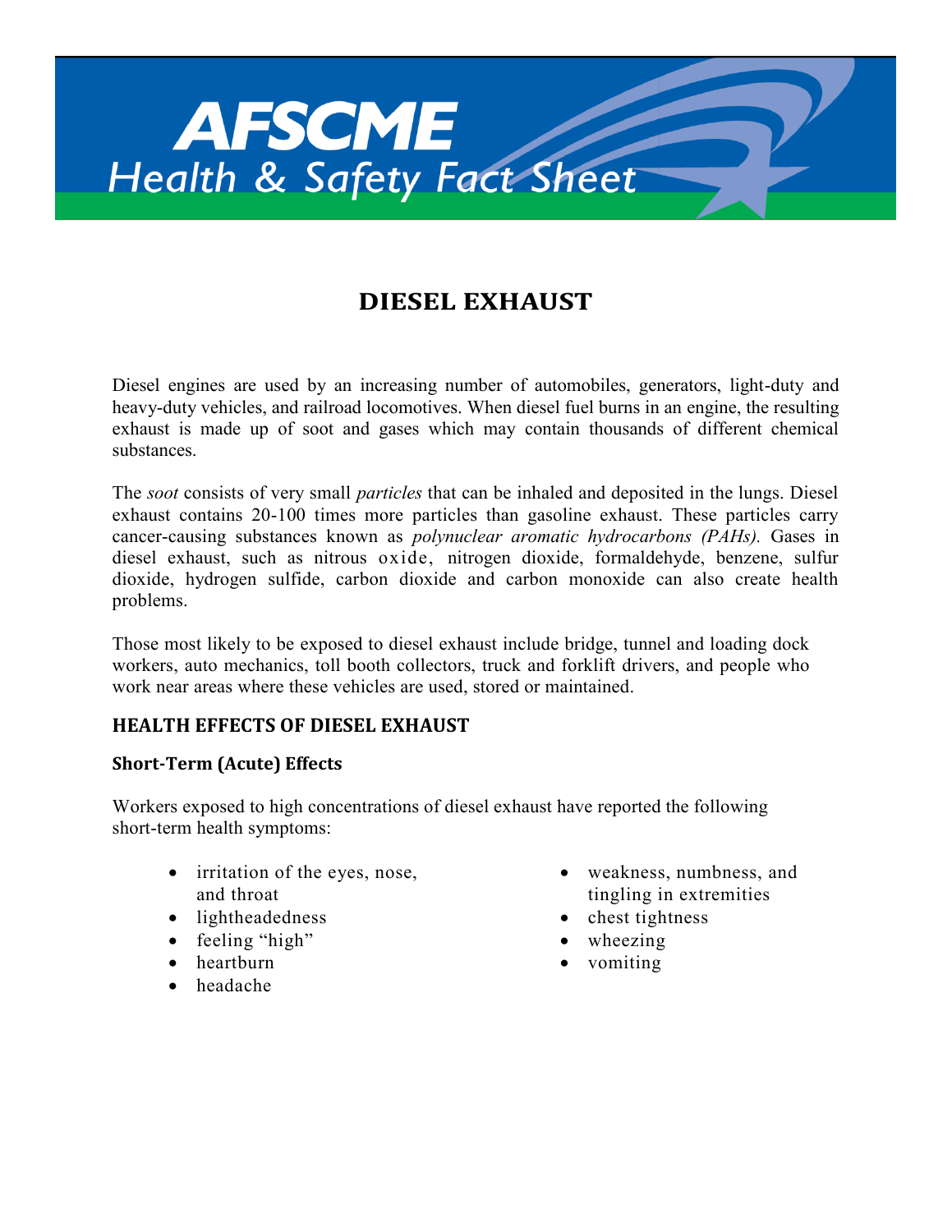# **Long-Term (Chronic) Effects**

Although there have been relatively few studies on the long-term health effects of diesel exhaust, the available studies indicate that diesel exhaust can be harmful to your health.

According to the National Institute for Occupational Safety and Health (NIOSH), human and animal studies show that diesel exhaust should be treated as a human *carcinogen* (cancercausing substance). These findings are not surprising since several substances in diesel exhaust are known to cause cancer. It may take many years after the first exposure for diesel-related cancer to develop.

Exposure to diesel exhaust in combination with other cancer causing substances may increase your risk of developing lung cancer even more. Other exposures that are known to cause lung cancer include cigarette smoke, welding fumes and asbestos. All of these exposures may interact with diesel exhaust to magnify your risk of lung cancer and should be kept to a minimum.

Some studies have suggested that workers exposed to diesel exhaust are more likely to have *chronic respiratory symptoms* (such as persistent cough and mucous), bronchitis and reduced lung capacity than unexposed workers.

People with preexisting diseases, such as emphysema, asthma and heart disease, may be more susceptible to the effects of diesel exhaust.

Studies in animals suggest that diesel exhaust may have other effects as well:

Mice developed *skin cancer* when extracts of diesel exhaust were applied to their skin.

Diesel exhaust caused lung injury in exposed laboratory animals.

Exposure to diesel exhaust reduced animals' resistance to bacterial infection.

Laboratory animals exposed to high concentrations of diesel gases showed a *reduced level of activity and coordination.*

In addition, many of the individual components of diesel exhaust are known to be hazardous. Fo r example, *nitrogen oxides* can damage the lungs and *carbon monoxide* can aggravate heart disease and affect coordination.

# **CONTROL OF DIESEL EXHAUST**

### **Substitution**

Where possible, replace diesel engines with propane-burning engines. Propane burns more completely and more cleanly than diesel fuel.

 $2$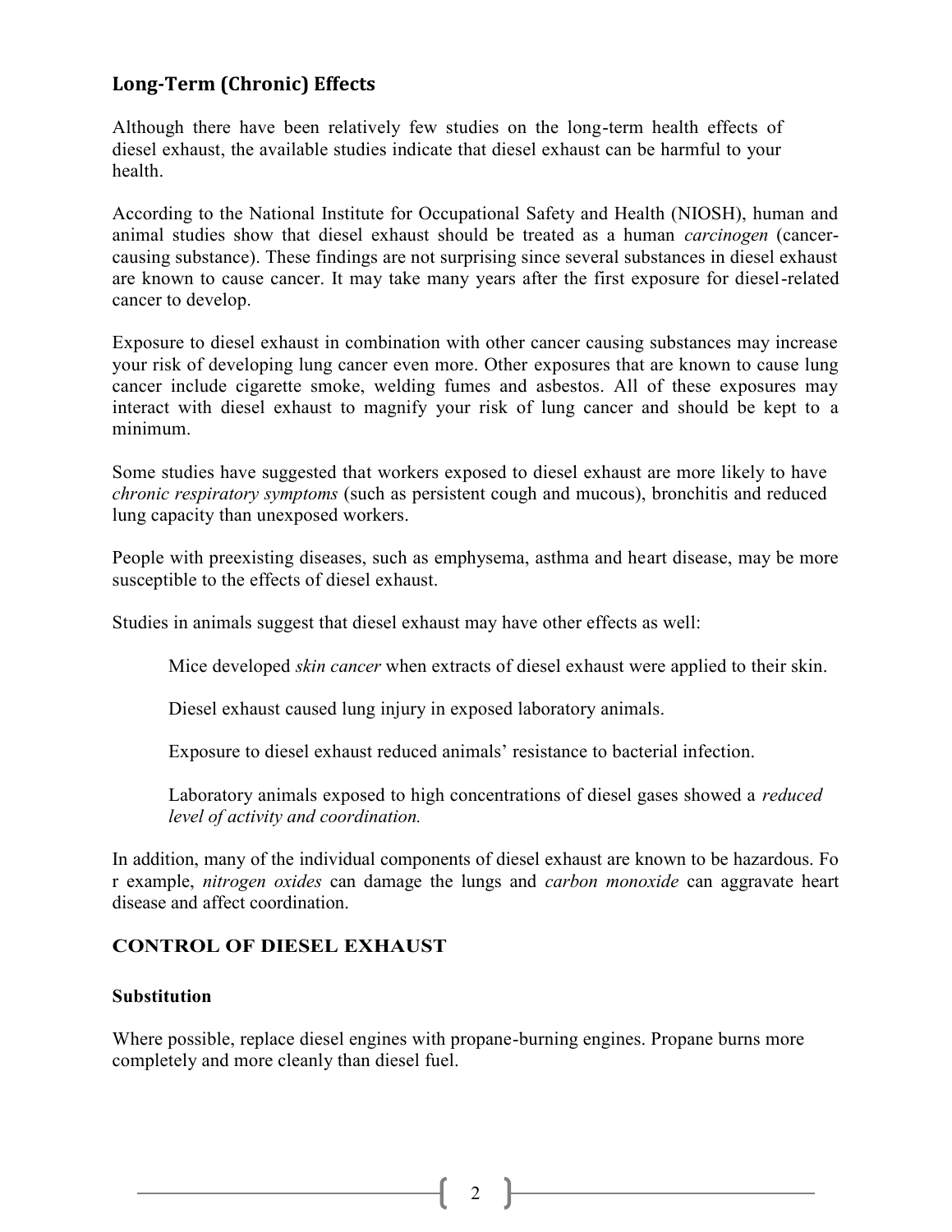## **Ventilation**

Diesel exhaust in garages, warehouses or other enclosed areas should be controlled using ventilation.

*Local exhaust ventilation* is the best way to reduce potential hazards to diesel exhaust. A good ventilation system should include both intake and exhaust fans that remove harmful fumes at their source. Tailpipe or stack exhaust hoses should be provided for any vehicle being run in a maintenance shop.

*General ventilation* uses roof vents, open doors and windows, roof fans or floor fans to move air through the work area. This is not as effective as local exhaust ventilation, and may simply spread the fumes around the work area. General ventilation may be helpful, however, when used to supplement local exhaust ventilation.

### **Isolate the Worker**

Another way of controlling diesel exhaust exposures is to isolate the worker from diesel fumes.

- Trucks should have air-conditioned cabs to isolate the driver from fumes. Windows should be rolled up so that fumes do not seep inside.
- Toll booth collectors can be protected from fumes by working in air-conditioned booths.

### **Safe Work Practices**

Following the safe work practices below can also reduce exposure to diesel exhaust:

- Fuel grade 1K should be used instead of Diesel 1. Grade 1K is more expensive but burns more cleanly.
- All diesel equipment should have regular maintenance and frequent tune-ups. The exhaust system should be checked for leaking fumes.
- Vehicles should be fitted with emission control devices (air cleaners), such as collectors, scrubbers and ceramic particle traps. Air cleaners should be checked regularly and replaced when they get dirty.
- Prolonged idling of machinery should be avoided. A worker should not be in the vehicle when it is idling for a long period.
- Any cracks in the vehicle should be fitted with weather stripping to prevent fumes from seeping in.
- The floor of the vehicle should not have any holes.

 $3 \parallel$